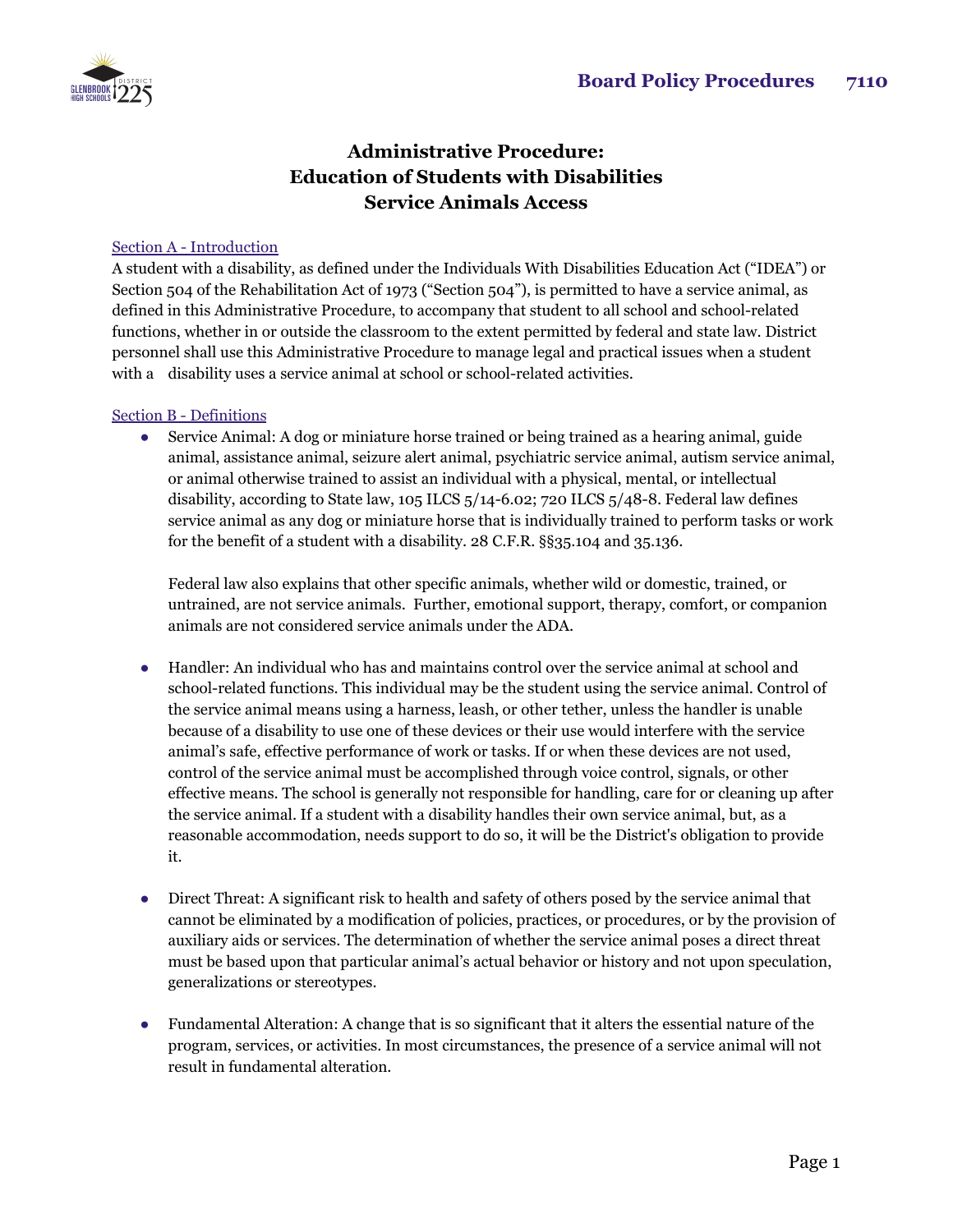

## Section C - Examples of Tasks or Work Performed for the Benefit of a Student with a Disability

The work or tasks performed must be directly related to the student's disability. Examples of work or tasks include, but are not limited to, assisting a student who is blind or has low vision with navigation and other tasks; alerting a student who is deaf or hard of hearing to the presence of people or sounds; providing non-violent protection or rescue work; pulling a wheelchair; assisting a student during a seizure; alerting a student to the presence of allergens; retrieving items such as medicine or the telephone; providing physical support and assistance with balance and stability to a student with mobility disabilities; and helping a student with psychiatric and neurological disabilities by preventing or interrupting impulsive or destructive behaviors.

Work or tasks do not include providing emotional support, comfort, or companionship.

| <b>Step</b>    | <b>Initiator</b>              | <b>Action</b>                                                                                                                                                                                                                                                                                                                                                                          |
|----------------|-------------------------------|----------------------------------------------------------------------------------------------------------------------------------------------------------------------------------------------------------------------------------------------------------------------------------------------------------------------------------------------------------------------------------------|
| $\mathbf{1}$   | Parent/Guardian               | Informs the School District of the request for a service animal to<br>accompany his/her child with a disability to school and/or<br>school-related functions.                                                                                                                                                                                                                          |
|                |                               | Completes a Service Animal Access form provided by the School<br>District.                                                                                                                                                                                                                                                                                                             |
|                |                               | May provide the School District with written<br>documentation/information about the service animal's training as<br>requested (but not required) by the District.                                                                                                                                                                                                                      |
|                |                               | Provides the School District with (1) information about the work or<br>task(s) that the animal has been trained to perform for the student<br>because of his/her disability; and (2) documentation of the<br>animal's rabies/vaccination status and any locally required<br>registration(s) to the extent that rabies and/or other vaccinations<br>are required by State or local law. |
| $\overline{2}$ | Superintendent or<br>designee | Discusses this procedure with the Building Principal, other<br>appropriate administrative and special education staff, and the<br>Board attorney.                                                                                                                                                                                                                                      |
|                |                               | Contacts the District's insurance carrier(s) to assess coverage for<br>issues involving service animals, including but not limited to the<br>presence and actions of the service animal and adult handler, if<br>any.                                                                                                                                                                  |
|                |                               | Consults with the Building Principal and Special Education<br>Director and/or Coordinator to determine whether the student has<br>been identified as a student with a disability under the IDEA or<br>Section 504.                                                                                                                                                                     |

#### Section D - Procedures for Service Animal Access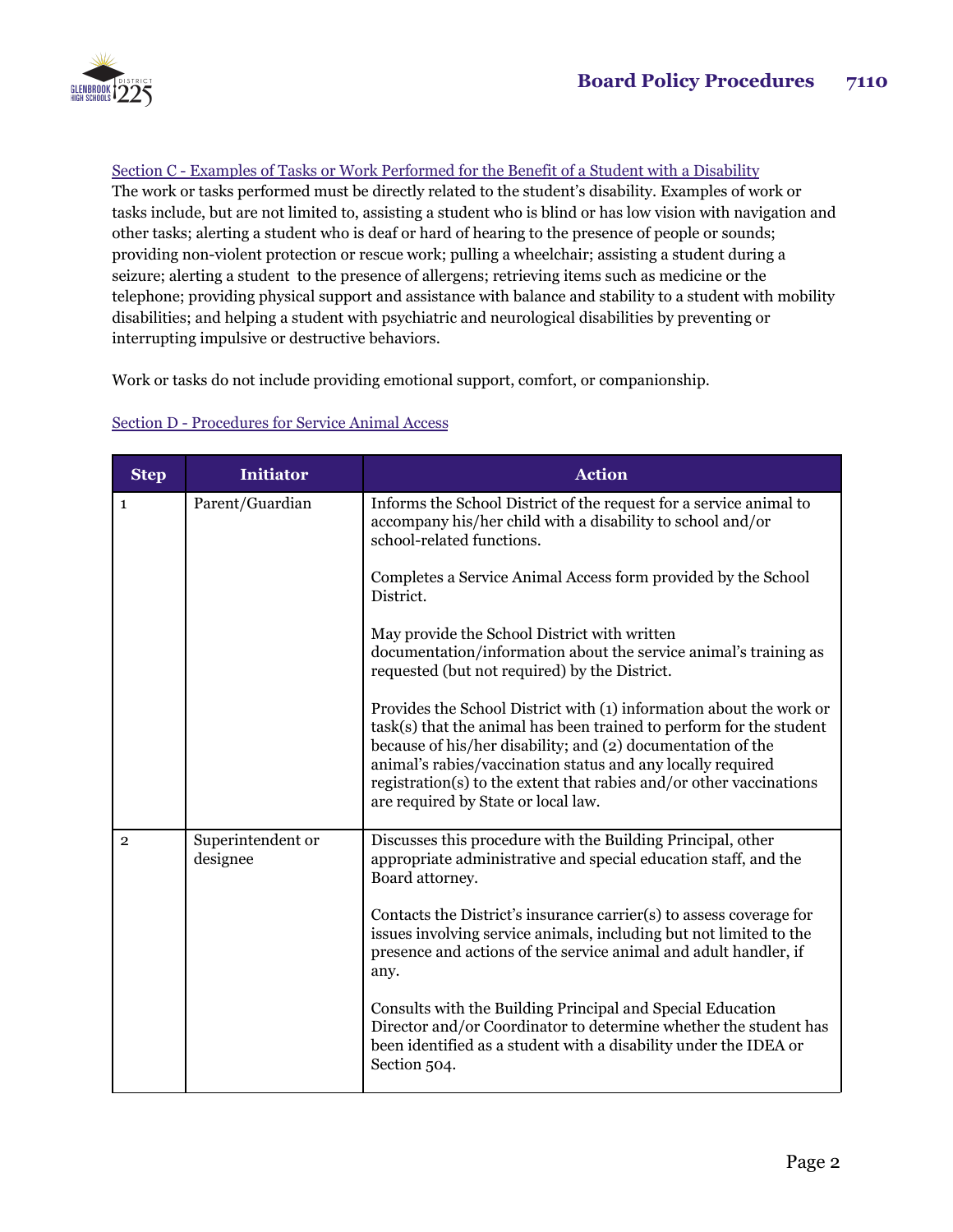



|   |                           | If the student has not been identified as a student with a<br>disability, refers the student to a building-level team to<br>consider whether an evaluation is warranted under the<br>IDEA or Section 504 to determine if the student is a<br>student with a disability as defined in IDEA or Section<br>504.<br>If it has been previously determined that the student is not<br>eligible for special education and related services under<br>the IDEA of Section 504, consult the Board attorney before<br>excluding the service animal from the school/program.<br>If the student has been found IDEA or Section 504 eligible,<br>determines whether the requested animal meets the<br>definition of a service animal. |
|---|---------------------------|-------------------------------------------------------------------------------------------------------------------------------------------------------------------------------------------------------------------------------------------------------------------------------------------------------------------------------------------------------------------------------------------------------------------------------------------------------------------------------------------------------------------------------------------------------------------------------------------------------------------------------------------------------------------------------------------------------------------------|
|   |                           | Also requests the parent/guardians to (1) identify the work or task<br>(s) that the animal has been trained to perform for the student;<br>and (2) to provide documentation of the animal's<br>rabies/vaccination status and any locally required registration(s)<br>to the extent that rabies and/or other vaccinations are required by<br>State or local law.                                                                                                                                                                                                                                                                                                                                                         |
|   |                           | No later than ten (10) days after receiving the request, decides<br>whether the service animal access request will be granted or<br>denied.                                                                                                                                                                                                                                                                                                                                                                                                                                                                                                                                                                             |
|   |                           | If the school allows the service animal, informs the<br>parent/guardian that the student's service animal may accompany<br>the student to school and explains that the service animal must be<br>under the control of its handler at all times and housebroken. 28<br>C.F.R. 35.136(b).                                                                                                                                                                                                                                                                                                                                                                                                                                 |
|   |                           | If the school excludes the service animal:<br>1. Notifies the parent/guardian in writing of the reasons for the<br>exclusion and the right to appeal. Provides any required<br>procedural safeguards notices.                                                                                                                                                                                                                                                                                                                                                                                                                                                                                                           |
|   |                           | 2. Gives the student with a disability the continued opportunity to<br>participate in all of the school's services, programs, or activities<br>without having the service animal at the school facility or<br>school-related function. See 23 Ill Admin. Code Part 226; 34 C.F.R.<br>Part 104 and 300.                                                                                                                                                                                                                                                                                                                                                                                                                  |
| 3 | <b>Building Principal</b> | When notice of the need for a service animal in a school facility is<br>provided:                                                                                                                                                                                                                                                                                                                                                                                                                                                                                                                                                                                                                                       |
|   |                           | Consult with the school nurse regarding any known allergies to dog<br>dander or other medical conditions that may be impacted by the<br>service animal's presence among staff, students, or others at the<br>school.                                                                                                                                                                                                                                                                                                                                                                                                                                                                                                    |
|   |                           | Consults with school personnel regarding any known allergies to<br>dog dander or other medical conditions that may be impacted by<br>the service animal's presence among staff, students, or others at<br>the school.                                                                                                                                                                                                                                                                                                                                                                                                                                                                                                   |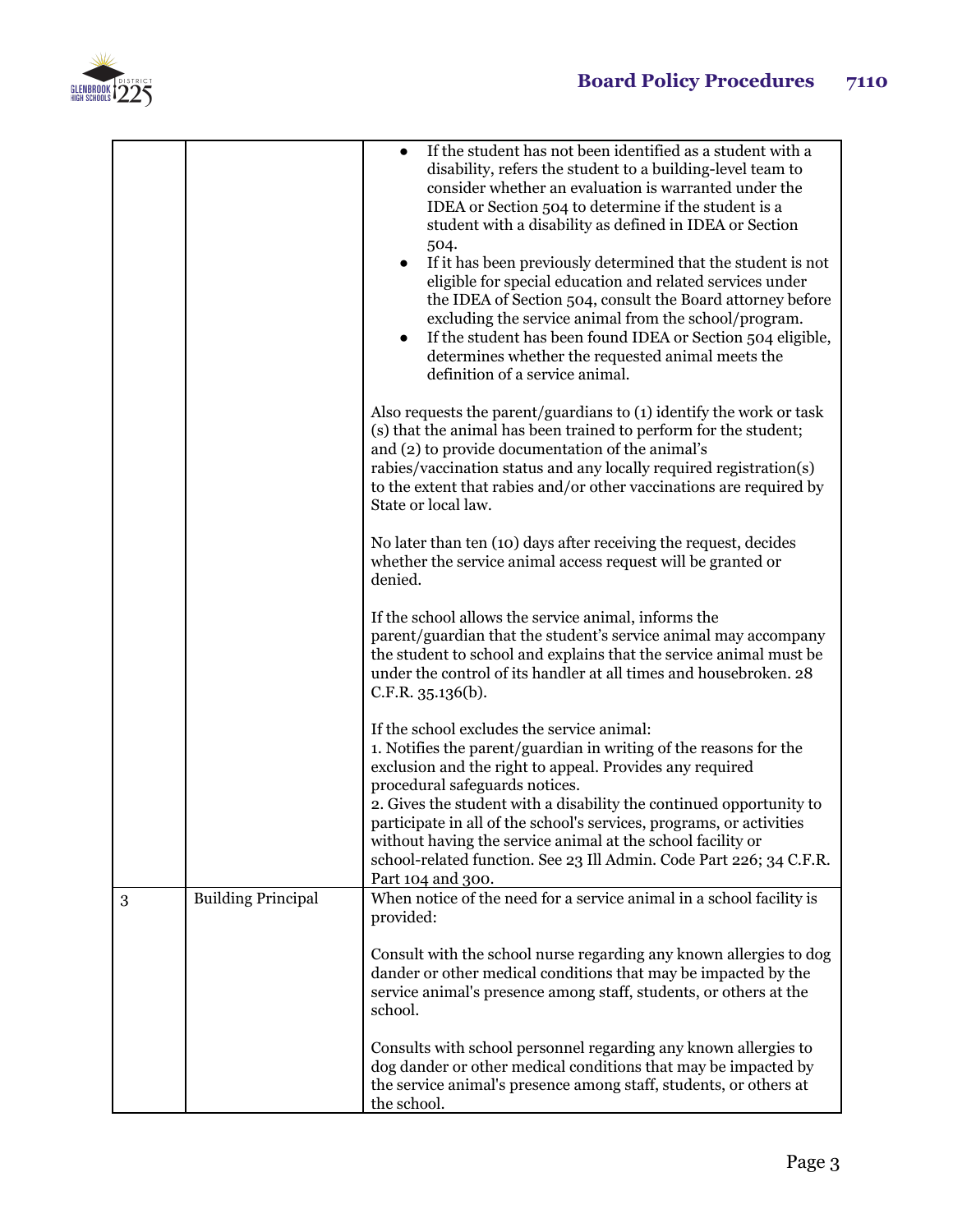

|  | May consult with a medical doctor or other relevant expert as the<br>school principal or superintendent deems necessary.                                                                                                                                                                                                                                                                                                                                                                                                                                                                                                                                                            |
|--|-------------------------------------------------------------------------------------------------------------------------------------------------------------------------------------------------------------------------------------------------------------------------------------------------------------------------------------------------------------------------------------------------------------------------------------------------------------------------------------------------------------------------------------------------------------------------------------------------------------------------------------------------------------------------------------|
|  | When service animal access is allowed:                                                                                                                                                                                                                                                                                                                                                                                                                                                                                                                                                                                                                                              |
|  | Permits the service animal to accompany the student to school and<br>school-related functions if the service animal will perform tasks for<br>the benefit of a student with a disability, and all of the criteria in<br>the Request for a Service Animal to Accompany a Student in<br>School Facilities, have been met and continue to be met.                                                                                                                                                                                                                                                                                                                                      |
|  | Ensures that the District conducts a criminal background check on<br>the handler (if the handler is not the student) at no cost to the<br>parent/guardian.                                                                                                                                                                                                                                                                                                                                                                                                                                                                                                                          |
|  | Gathers input from school personnel, the student's<br>parent/guardian, and the handler (if the handler is not the<br>student), if any, and creates a plan for:<br>Integrating the service animal into the student's<br>1.<br>classroom(s), school environment (assemblies, cafeteria,<br>library, etc.), and school-related activities; and<br>Meeting the service animal's basic needs during the school<br>2.<br>day, such as where the student or adult handler will take<br>the animal to urinate or defecate, how the student or adult<br>handler will dispose of the waste, and if and ether the<br>student or adult handler will provide water and/or food to<br>the animal. |
|  | Manages identified competing interests posed by the service<br>animal's presence at school or school-related functions by:                                                                                                                                                                                                                                                                                                                                                                                                                                                                                                                                                          |
|  | Consulting the Board Attorney as needed.<br>1.<br>Minimizing/eliminating contact between any allergic<br>2.<br>students and/or school personnel and service animals.<br>Creating a method to monitor identified competing<br>3.<br>interests.<br>4. Responding to future unidentified competing interests and<br>managing them immediately.<br>Reasonably modifying any other conditions as the facts of<br>5.<br>the situation require.                                                                                                                                                                                                                                            |
|  | Facilitates the dissemination of accurate information about the<br>presence of the service animal at school while maintaining student<br>privacy rights. See Policy 8280, Student Records.                                                                                                                                                                                                                                                                                                                                                                                                                                                                                          |
|  | The communication should inform other students and their<br>parents/guardians about the presence of a service animal and<br>adult handler, if any, at school and school-related functions.                                                                                                                                                                                                                                                                                                                                                                                                                                                                                          |